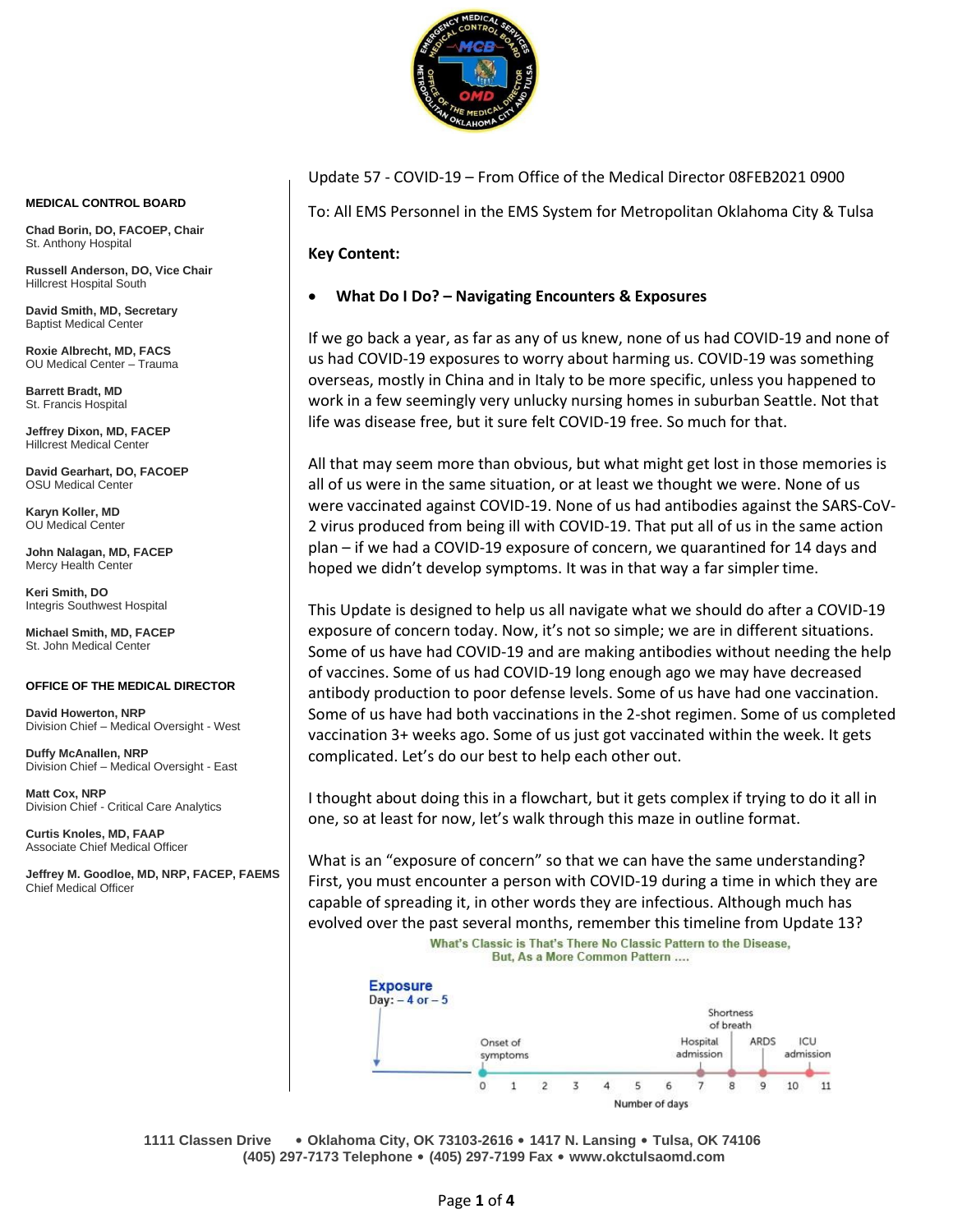The time of infectiousness starts 2-3 days before any symptoms appear if they even do appear. Remember that part of the trickiness of tracking and containing the spread of COVID-19 is that 50%+ of spread is from asymptomatic or presymptomatic individuals. Infectiousness wanes after 10 days of symptoms. When we are talking about millions and millions of infected individuals around the world, we can find a very rare situation outside of the -3 to +10 days of symptoms, but these are the vast norms. Okay, so, let's say you encountered someone in this typical timeframe and you suspect or know they have COVID-19. Now what?

Is the "encounter" really an "exposure"? Were you less than 6 feet in distance from the individual for 15 minutes or longer? OR If you were with multiple infectious individuals in a 24-hour period, is the cumulative time in which you were less than 6 feet from those individuals 15 minutes or longer in time? OR Were you providing higher risk personal care to that person, such as invasive airway management in which aerosols and droplets might be spread? OR Were you in direct physical contact with that person? OR Did you share eating or drinking utensils with that person? OR Did that person sneeze or cough on you at close distance? (Kind of like the invasive airway management question minus any involvement of endotracheal tubes, iGel airways, or nebulizers.) IF the answer to one or more of these questions is "Yes." then…

Oh, wait. Here's the amazing value of PPE used correctly. Even if the answer to any or all of the above is "Yes", then if you were wearing PPE to protect you from aerosol, droplet, and contact spread of infection, congratulations! You just turned an otherwise exposure into an encounter of mitigated concern. You do NOT need quarantining or testing. You can go on living your life as you were pre-encounter.

Let's run the options, aka permutations, after a situation you are worried about so that this can be a helpful guide in times ahead for all of us. Each situation listed is pretty self-explanatory, but as always, feel free to email me your specific questions if you think helpful.

**Both vaccine doses received; 3 weeks/21 days or greater** – experts say it is at least 2 weeks, maybe as long as 3 weeks post-vaccination until we are protected to the full extent of the vaccine benefit - **since the second dose; wearing PPE**: this is an encounter but fortunately *not an exposure* as we've said above, right? No quarantine. No testing. Live your life. As you would at any time in life, monitor yourself for any symptoms of concern. Recall that the vaccines are incredibly impressive in preventing severe COVID-19 (95% protection against severe cases in the research reports to date), but there still exists that very small percent chance of worrisome disease. You might still get a mild or moderate variety of COVID-19, or an asymptomatic form of COVID-19. We still don't know the answers to the asymptomatic part yet or whether when fully vaccinated if we can still spread disease when asymptomatic to others. This is why we still wear masks, distance, and hand wash even after getting vaccinated, at least for now we do.

**Both vaccine doses received; 3 weeks/21 days or greater since the second dose; NOT wearing PPE** (this could include when away from work and understandably not in full mask, eyewear, gown, gloves, aka "MEGG" mode): The correct answer is still to be determined by more data over time. Caution advises quarantine and when looking at returning to work, testing if on a 7-day quarantine or no testing required if on a 10-day quarantine. Remember that if you are doing a 7-day option, the COVID-19 test must be negative, and it must be done at day 5 or later. Whether 7-day or 10-day, no return to work until symptoms are nearly or completely gone AND fever free for at least 24 hours without taking any fever reducing medications, such as acetaminophen or ibuprofen. Although both 7-day and 10-day quarantines are widely in use, the US Centers for Disease Control (CDC) still advises extra vigilance in self-monitoring for symptoms through 14 days.

**Both vaccine doses received; less than 3 weeks/21 days since the second dose; wearing PPE**: encounter, *not exposure*. Live your life. Thank goodness for PPE.

**Both vaccine doses received; less than 3 weeks/21 days since the second dose; NOT wearing PPE**: quarantine. Testing involved if on the 7-day plan. No testing required if on the 10-day plan.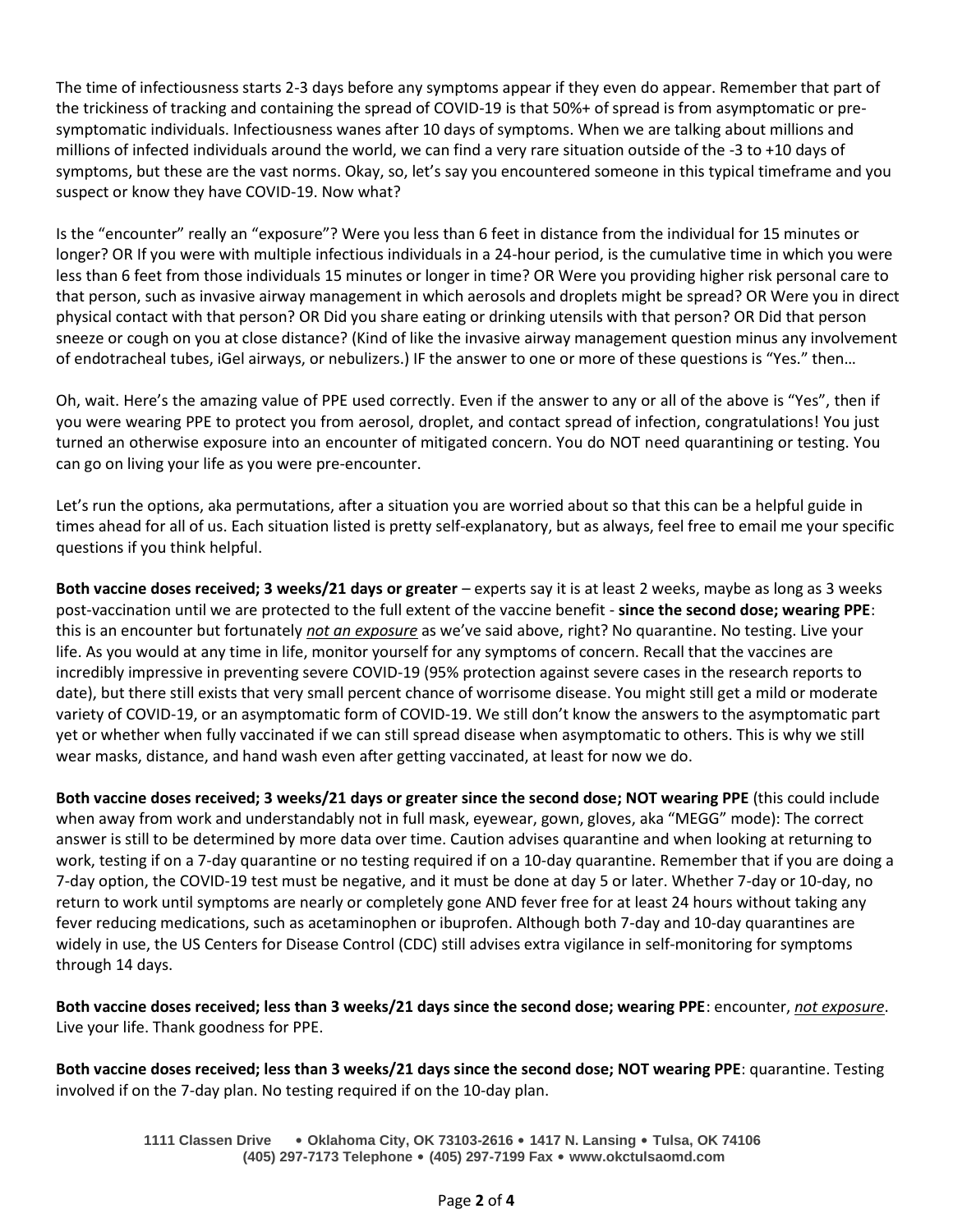**One vaccine dose received; 3 weeks/21 days or greater since that dose; wearing PPE**: encounter, *not exposure*. Sensing a trend yet on that PPE benefit?

**One vaccine dose received; 3 weeks/21 days or greater since that dose; NOT wearing PPE:** quarantine. Testing involved if on the 7-day plan. No testing required if on the 10-day plan.

**One vaccine dose received; less than 3 weeks/21 days since that dose; wearing PPE**: encounter, *not exposure*. Who could've guessed that?

**One vaccine dose received; less than 3 weeks/21 days since that dose; NOT wearing PPE**: quarantine. Testing involved if on the 7-day plan. No testing required if on the 10-day plan.

**Not vaccinated** (this is where we all were 2 months ago); **wearing PPE**: encounter, *not exposure*.

**Not vaccinated; NOT wearing PPE**: quarantine. Testing involved if on the 7-day plan. No testing required if on the 10-day plan.

**Personally ill in past with COVID-19; Recovered from COVID-19; 3 months/90 days or less since acute illness** (recent research findings, some of which were shared in Update 56 though not yet adopted by the CDC, indicate this can be expanded to 6 months/180 days, perhaps even longer but not enough data yet exists to know what the cut off time will prove); **wearing PPE**: encounter, *not exposure*. Bonus points to PPE for consistent protection, huh?

**Personally ill in past with COVID-19; Recovered from COVID-19; 3 months/90 days or less since acute illness; NOT wearing PPE**: The correct answer is still to be determined by more data over time. The variants of concern (VOCs) are definitely causing increasing concern as recent reports indicate that vaccine immunity is better against the VOCs than natural immunity after having COVID-19. Caution advises quarantine. Testing involved if on the 7-day plan (remember this will be testing for the antigen of active infection, not for the antibody which you have from the prior illness). No testing required if on the 10-day plan.

**Personally ill in past with COVID-19; Recovered from COVID-19; greater than 3 months/90 days** (maybe 6 months? maybe 6+ months? – we don't know yet) **since acute illness; wearing PPE**: Anyone? Anyone? Yes, correct! Encounter, *not exposure*.

**Personally ill in past with COVID-19; Recovered from COVID-19; greater than 3 months/90s days** (maybe 6 months? maybe 6+ months? – we don't know yet) **since acute illness; NOT wearing PPE**: Caution advises quarantine. Testing involved if on the 7-day plan (remember this will be testing for the antigen of active infection, not for the antibody which you have from the prior illness). No testing required if on the 10-day plan.

**Personally ill with COVID-19** – stop. Don't work. Isolate. Get treatment. Testing involved if on the 7-day plan (remember this will most likely be testing for the antigen of active infection). No testing required if on the 10-day plan.

Gets complicated with all the variables, doesn't it? Remember you can find this Update at any time on the [www.okctulomd.com](http://www.okctulomd.com/) website under the homepage banner menu "Treatment Protocols" tab, then the "Individual Protocols" green icon tab, and then the "COVID-19 Guidance" tab.

Some additional factors to think about in navigating encounters to keep them encounters and not exposures. As of today, approx. 11% of Oklahomans have been infected with COVID-19. Fortunately, most have recovered. But there's plenty of folks you encounter still with COVID-19. Some already know it, some suspect they have it, and many have no idea because they are asymptomatic, pre-symptomatic, or so mildly symptomatic that they aren't correlating that sniffly nose or headache with COVID-19. For those that have recovered, we simply aren't sure how long they are protected by